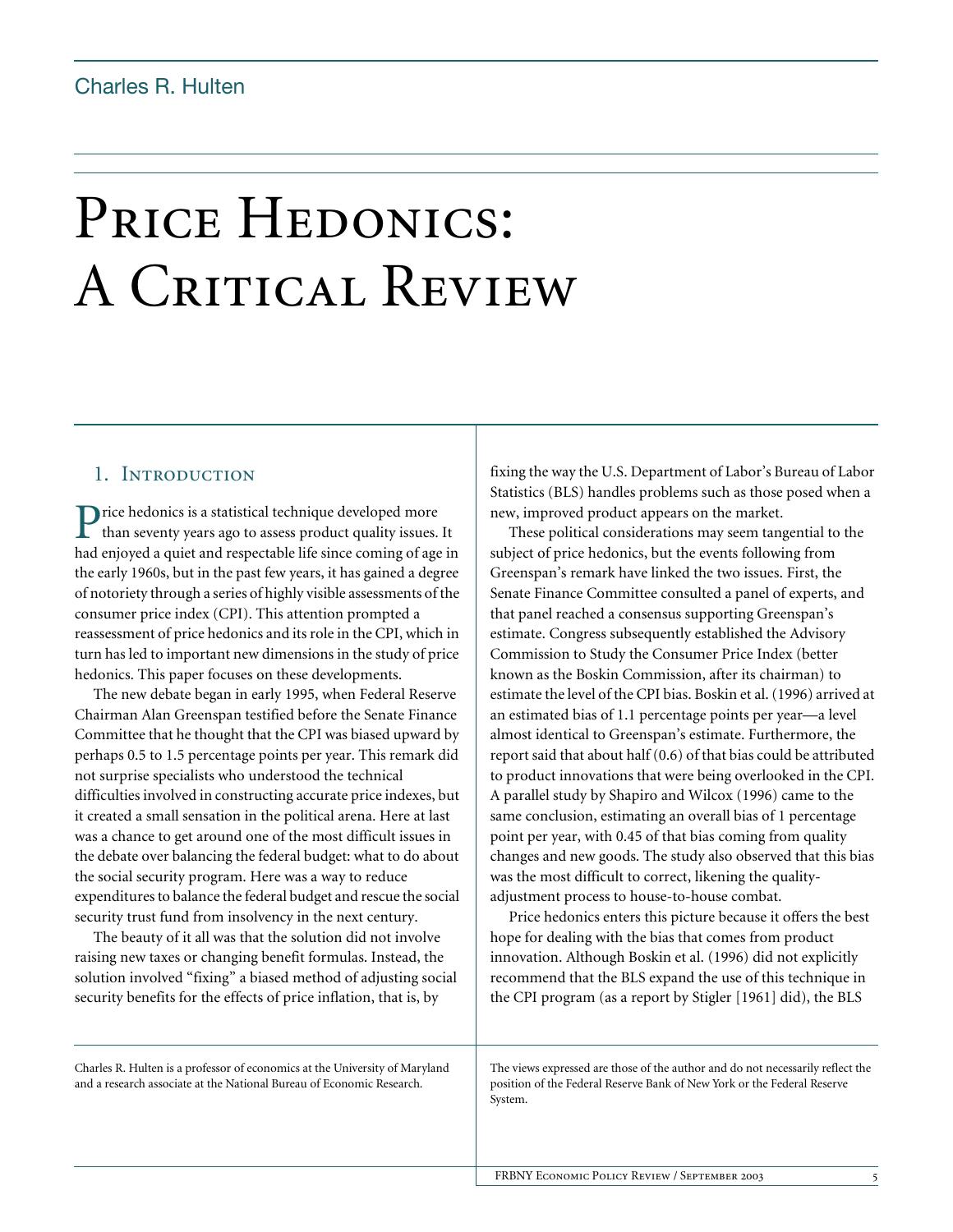moved in this direction by increasing the number of items in the CPI treated with price hedonic techniques. In 1998, the BLS also requested that the Committee on National Statistics of the National Research Council (NRC) set up a panel of experts to investigate the conceptual issues involved in developing a costof-living index, including the use of price hedonic methods. This committee, chaired by Charles Schultze, released its report in early 2002 (National Research Council 2002). The NRC panel did not provide unanimous support for the underlying philosophy of the CPI as a pure cost-of-living index, and, in its own words, differs from the Stigler and Boskin et al. reports in this regard (National Research Council 2002, p. 3).

The NRC panel was cool to the BLS's expanded commitment to price hedonics. On the one hand, the NRC report endorsed hedonic techniques as a research tool, commenting that they "currently offered the most promising approach for explicitly adjusting observed prices to account for changing product quality." The report's Recommendation 4-2 noted that the "BLS should continue to expand its experimental development and testing of hedonic methods." On the other hand, Recommendation 4-3 of the report cautioned against immediately expanding the use of hedonics in constructing the CPI itself: "Relative to our view on BLS research, we recommend a more cautious integration of hedonically adjusted price change estimates into the CPI." The report explained the apparent disconnect between the two recommendations by pointing to a "concern for the perceived credibility of current methods," adding that "while there is an established academic literature on estimating hedonic functions, researchers are much less experienced using them across a wide variety of goods" (National Research Council 2002, pp. 6-7).

The "perceived credibility" standard is something new in the critique of price hedonic methods and, more generally, in the discussion of price measurement. It asserts a higher standard of acceptability for results that have a significant effect on policy (and, by extension, on the well-being of the public) than it does for "academic" research. This idea has been implicit in policy analysis (and in statistical agency policy) for a long time, and the explicit appeal to the perceived credibility standard may well be the most enduring intellectual contribution of the NRC panel. However, the panel did not spell out what additional requirements were implied by this standard. Its members called for further research, and in Recommendation 4-8 urged the creation of an advisory panel of experts to help guide this research. The goal of this new advisory panel was to "provide an analytic basis for proceeding sensibly in the face of external pressures to proceed quickly in this area" (National Research Council 2002, p. 7).

The absence of explicit criteria is not surprising because the political economy of statistical measurement is largely terra incognita in the practice of economics. However, the NRC panel report forces the debate in this new direction. Accordingly, the main objective of this paper is to make a start in the evaluation of price hedonics from this expanded perspective. In the next section, I describe the hedonic model and review its main uses, because the credibility of price hedonics depends in part on the current state of academic research. This is necessarily a brief overview, and the interested reader is directed to excellent treatments of the subject in Berndt (1991), Triplett (1987), and the extensive expository material in National Research Council (2002). I then turn to some of the standard criticisms of price hedonics and move into the uncharted waters of the political economy of price measurement.

# 2. The Structure and Interpretation of the Price Hedonic Model

# 2.1 The Hedonic Hypothesis

Product variety is the raison d'être of the price hedonic model. Certain types of commodities are differentiated into subtypes: different models of autos, different species of petunias, different configurations for personal computers, different brands of toothpaste, and so on. Each subtype could be treated as a good in its own right, with its own price and quantity. This differentiation is appropriate for some purposes (for example, industrial organization studies), but it is inefficient in macro studies of inflation and growth if the number of underlying characteristics or attributes defining the item is small relative to the number of varieties in the marketplace. In this case, a more tractable way of proceeding is to view each subtype in terms of its characteristics,  $\chi_{j,t}$ , and to define the good by the "quantity" of each of its component characteristics,  $X_t(\chi_{1,t},\ldots,\chi_{n,t})$ . This formulation leads naturally to a definition of product quality in terms of the amount of each characteristic that each variety has.

The empirical link between a variety and its constituent attributes is established in the hedonic model through its price, not its quantity. The price of a variety *j* at time *t*,  $P_{j,t}$ , is assumed to be a function of its defining characteristics,  $h_t(\chi_{j,t})$ , plus a random error term. In econometric applications, the hedonic function is assumed to have linear, log-linear, or semi-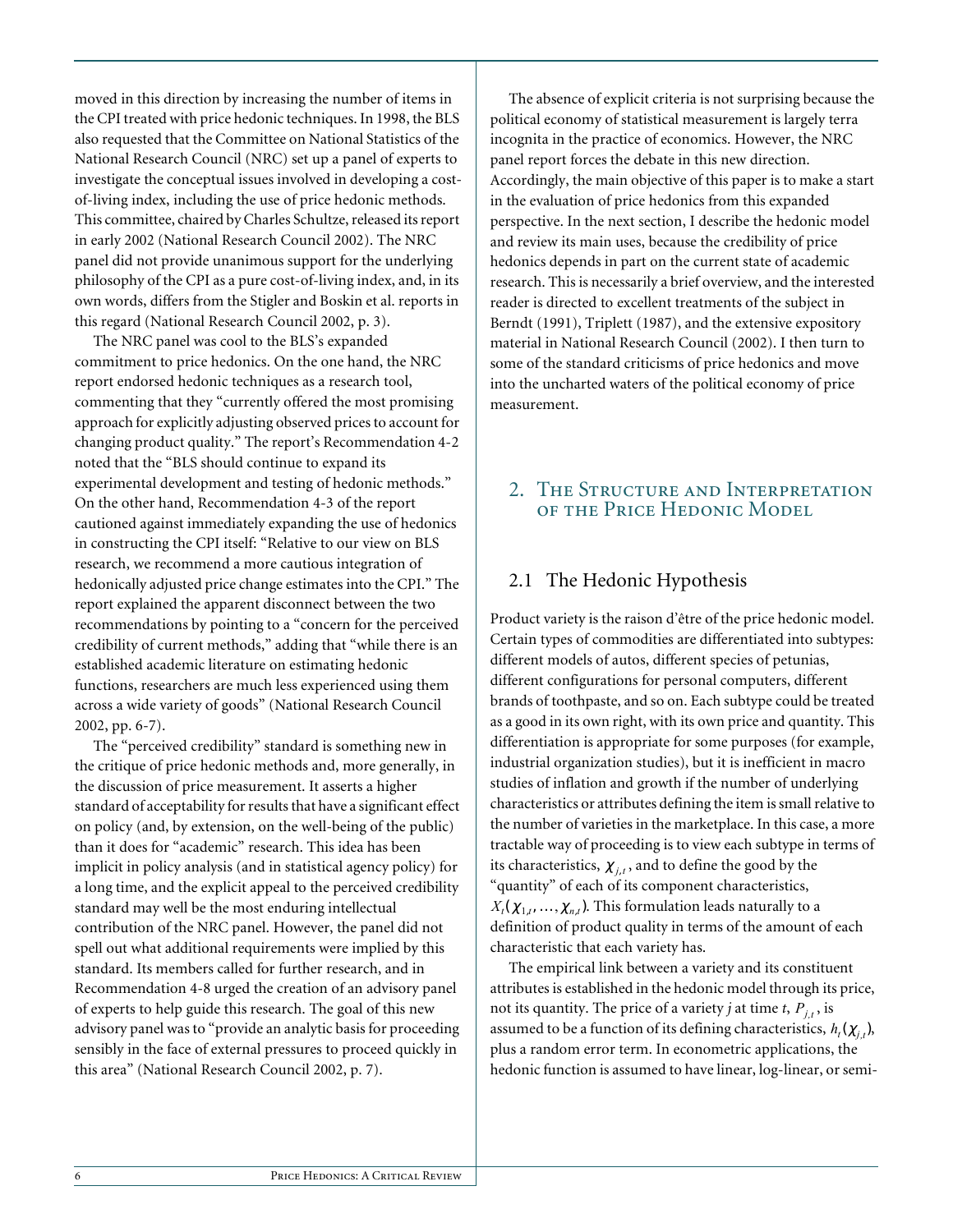log forms.<sup>1</sup> I use the linear specification as an example of the hedonic function to simplify the exposition, although it is not the best functional form for empirical purposes: $<sup>2</sup>$ </sup>

$$
(1) \tP_{j,t} = \beta_0 + \beta_1 \chi_{1,t} + \ldots + \beta_n \chi_{n,t} + \varepsilon_t.
$$

The hedonic weights,  $\beta_i$ , are the portion of an item's overall price attributable to a given characteristic and are usually interpreted as the price of the corresponding characteristic.

There are two basic approaches in the literature to understanding the characteristic price. One tradition relates this price to a consumer's willingness to pay for the characteristic. This utility-based interpretation is reflected in the use of the term "hedonic" to describe the approach, and was the original view of the matter adopted by Court (1939) and other early practitioners. Lancaster (1966) proposed a theory of consumer utility based on characteristics rather than on goods, and Diewert (2001) described the rather restrictive conditions under which the hedonic function can be derived from an underlying utility function.

The second approach, developed by Rosen (1974), has become the generally accepted paradigm of the hedonic approach. Rosen relates the hedonic function to the supply and demand for individual characteristics, that is, the function relates to the demand curves of consumers with heterogeneous tastes for the different combinations of characteristics in each variety, and to the corresponding supply functions for each characteristic. According to this view, the price hedonic equation is basically an envelope linking the various equilibriums, although—as Rosen emphasizes—the link also requires restrictive assumptions. This view was advanced by many authors, including Triplett (1983), Epple (1987), Feenstra (1995), and Pakes (2002).

## 2.2 Price Inflation and Quality Change

The concepts of price inflation and quality change have a straightforward interpretation in the hedonic model. Inflation leads to an upward shift in the hedonic function because some or all characteristics become more expensive (for example,  $\beta$ "prices" increase). The case of quality change, however, is somewhat more complex. Quality change can arise from two sources: composition change, which brings new varieties into the CPI sample that were technically feasible but were not produced for economic reasons or were produced but not included in the CPI sample; and product innovation, which introduces new varieties to the marketplace that were not feasible in prior years.

Changes in the composition of the varieties seen in the marketplace can occur because changes in income, individual tastes, or demographics dictate a change in the product mix within the feasible set of possible varieties. For example, rising incomes in a particular area may lead some supermarkets to introduce upscale brands of food. A change of this sort is equivalent to a movement along the hedonic function from  $\chi_0$ to another  $\chi_1$ .

Product innovation, however, occurs when technological innovation in product design or production leads to a reduction in the cost of acquiring a given amount of a characteristic (or more characteristics for the same price). Improvements in personal computers fall into this category. This sort of quality change is equivalent to a downward shift in the hedonic function. A variant of this theme occurs when quality innovation leads to the introduction of varieties that have a greater number of one or more characteristics than were previously feasible, without lowering the cost of existing varieties. Aircraft with larger capacity are an example of this possibility. This case can be represented in the exhibit below as an extension of the feasible portion of the existing hedonic function.

The exhibit shows the case of a linear hedonic function with a single characteristic. The hedonic surface for the reference time period  $t = 0$  is designated  $h_0(\chi)$ ; the variety sampled in this period has  $\chi_0$  units of the characteristic and costs  $P_{0,0}$ . This price deviates from the hedonic line by the error  $\varepsilon_0$ . The hedonic surface for the comparison period shifts upward to  $h_1(\chi)$ , and a new variety is sampled with  $\chi_1$  units of the characteristic. It costs  $P_{1,1}$ , with a deviation from the hedonic



#### Linear Hedonic Function with a Single Characteristic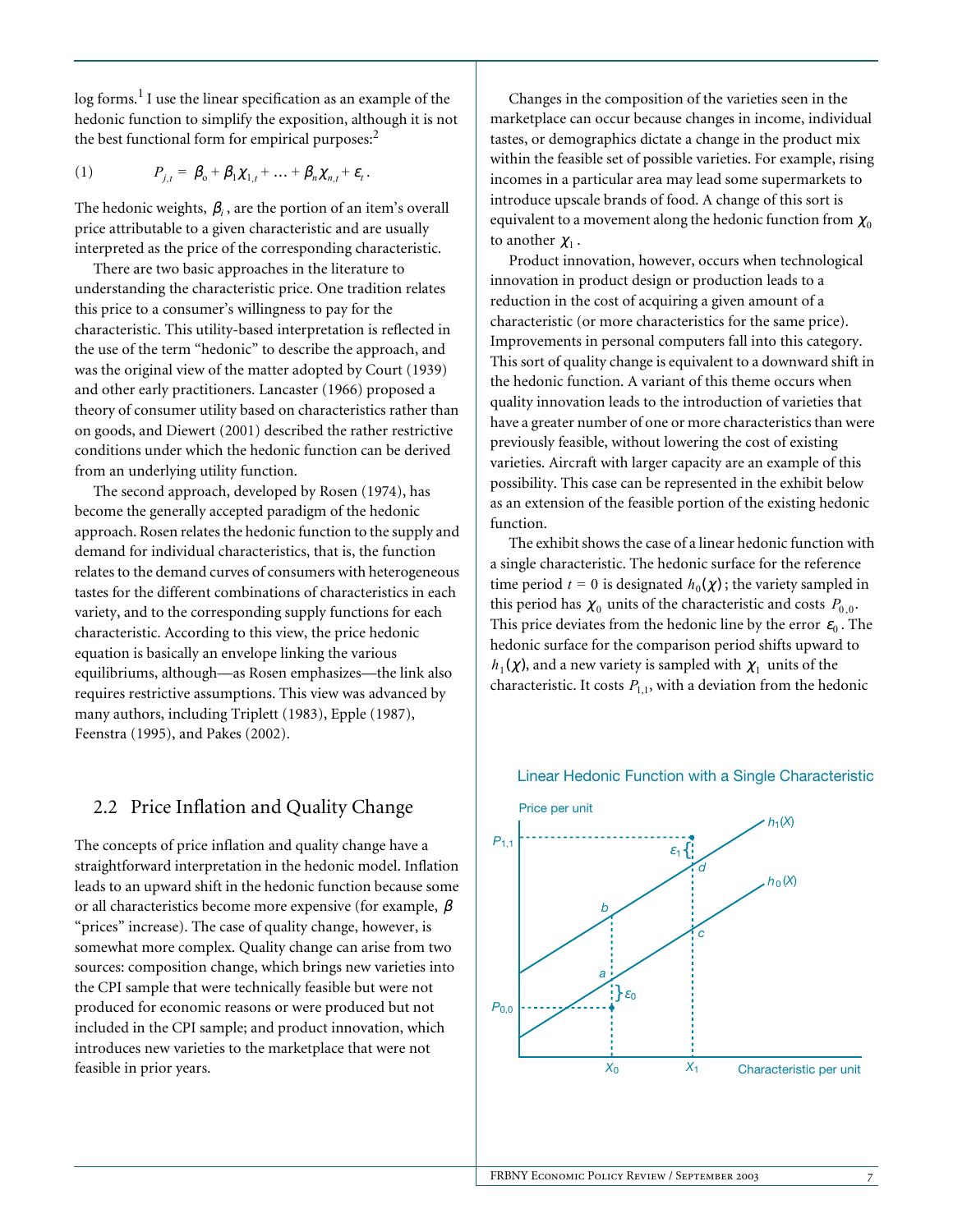line of  $\varepsilon_1$ . The upward shift in the hedonic function indicates that inflationary pressures dominate any cost-reducing product innovation, but from the data in the exhibit it is not possible to separate the two effects (or even tell if product innovation has occurred).

## 2.3 Uses of the Hedonic Method

Price hedonics has been applied to a wide range of issues in various economic fields. At the risk of oversimplification, it is useful to put these studies into two broad groups: those that are mainly concerned with adjusting observed prices on the lefthand side of the hedonic regression for changes in product quality, and those that focus on issues relating to the individual characteristics and  $\beta$  -coefficients on the right-hand side of the hedonic regression. Much of the recent debate has focused on the first of these objectives.<sup>3</sup>

Indeed, the main mission of price hedonics has always been to isolate the quality component of price changes to achieve better measures of price inflation. This was the objective of the original Waugh (1928) and Court (1939) studies, and was recognized by Stigler (1961). Price hedonics has influenced official price statistics in two ways: through the decision by the Bureau of Economic Analysis (BEA) of the U.S. Department of Commerce to adjust computer prices for quality change using price hedonic techniques from the work by Cole et al. (1986), and through the quality-adjustment techniques used by the BLS to adjust the CPI and the producer price index (PPI).

The "matched-model" method is the primary procedure used to construct the CPI. A representative sample of consumer goods and retail outlets is drawn and, once a given type of good is selected, the BLS price-taker attempts to find a match for the reference good and price it each month. The individual price matches are aggregated into the CPI using a two-stage procedure. In 1995, an "exact" match was made almost 98 percent of the time each month (see National Research Council [2002, p. 117], based on Moulton and Moses [1997]). In 2.16 percent of the cases where a sample item was replaced, two-thirds of the replacement items were deemed to be comparable substitutes for which no adjustment for quality was necessary. For the remaining one-third, a quality adjustment to price was made by using various techniques, including price hedonics. Hedonics thus played only a small role in the big picture in 1995, affecting about 0.2 percent of the items priced each month (although it had a slightly larger effect on the price index).

These figures do not seem to imply a large enough role to justify all of the attention that hedonics has recently received. However, the BLS expanded the role of price hedonics after the Boskin Commission report and is considering further expansion. This expansion reflects, in part, the technical virtues of the hedonic method, but it is also motivated by dissatisfaction with the other quality-adjustment techniques used in the CPI.

These issues can be illustrated in the context of our exhibit. The matched-model method starts with the selection of a variety (say,  $\chi_0$  ) to price each time period. The expected price change between the reference and comparison periods is simply the ratio  $h_1(\chi_0)/h_0(\chi_0)$  . If the variety  $\chi_0$  remains in the marketplace in a purely static world, the matched-model strategy will continue to price this variety. A problem arises if the variety disappears from the sample. When this happens, a replacement must be found, and if a new variety  $\chi_1$  is selected, whose observed price is  $P_{1,1}$ , then the BLS must consider the possibility that some part of the observed price increase  $P_{1,1}/P_{0,0}$  may be because of a change in quality.<sup>4</sup> At this point, the BLS must decide if the new variety is a comparable or noncomparable substitute. If it is comparable,  $\chi_0$  and  $\chi_1$  are deemed to be equivalent and the observed price ratio  $P_{\rm 1,1}/P_{\rm 0,0}$ is not adjusted for quality. If this is wrong and the new variety is really a noncomparable substitute, the ratio  $P_{1,1}/P_{0,0}$ overstates the true rate of pure price increase when  $\chi_1 > \chi_0$ .<sup>5</sup> More generally, the price ratio is the product of a pure price term and a quality term. This ratio can be written from the standpoint of the comparison period  $t = 1$  as

(2) 
$$
\frac{P_{1,1}}{P_{0,0}} = \frac{P_{0,1}}{P_{0,0}} \times \frac{P_{1,1}}{P_{0,1}},
$$

where  $P_{0,1}$  is the unobserved price of original variety  $\chi_0$  in the comparison period (the price that would have been paid in  $t = 1$  for  $\chi_0$  had it been available for sampling). In the exhibit, the *expected* price term is the vertical distance between the price  $P_{0,0}$  and the point *b*, and the expected quality term is the vertical distance between *b* and *d*.

A parallel quality adjustment can be made from the standpoint of the reference period  $t = 0$ :

(3) 
$$
\frac{P_{1,1}}{P_{0,0}} = \frac{P_{1,1}}{P_{1,0}} \times \frac{P_{1,0}}{P_{0,0}},
$$

where  $P_{1,0}$  is the unobserved price of variety  $\chi_1$  in the comparison period (the price that would have been paid in  $t = 0$  for  $\chi_1$  had it been available for sampling then). In the exhibit, the *expected* price term is the vertical distance between the price  $P_{1,1}$  and the point *c*, and the *expected* quality term is the vertical distance between *a* and *c*.

The price-quality decomposition in equations 2 and 3 requires estimates of the missing prices  $P_{0,1}$  and  $P_{1,0}$ . The BLS has several methods for estimating them: the overlap method, where these prices are, in fact, observable somewhere (useful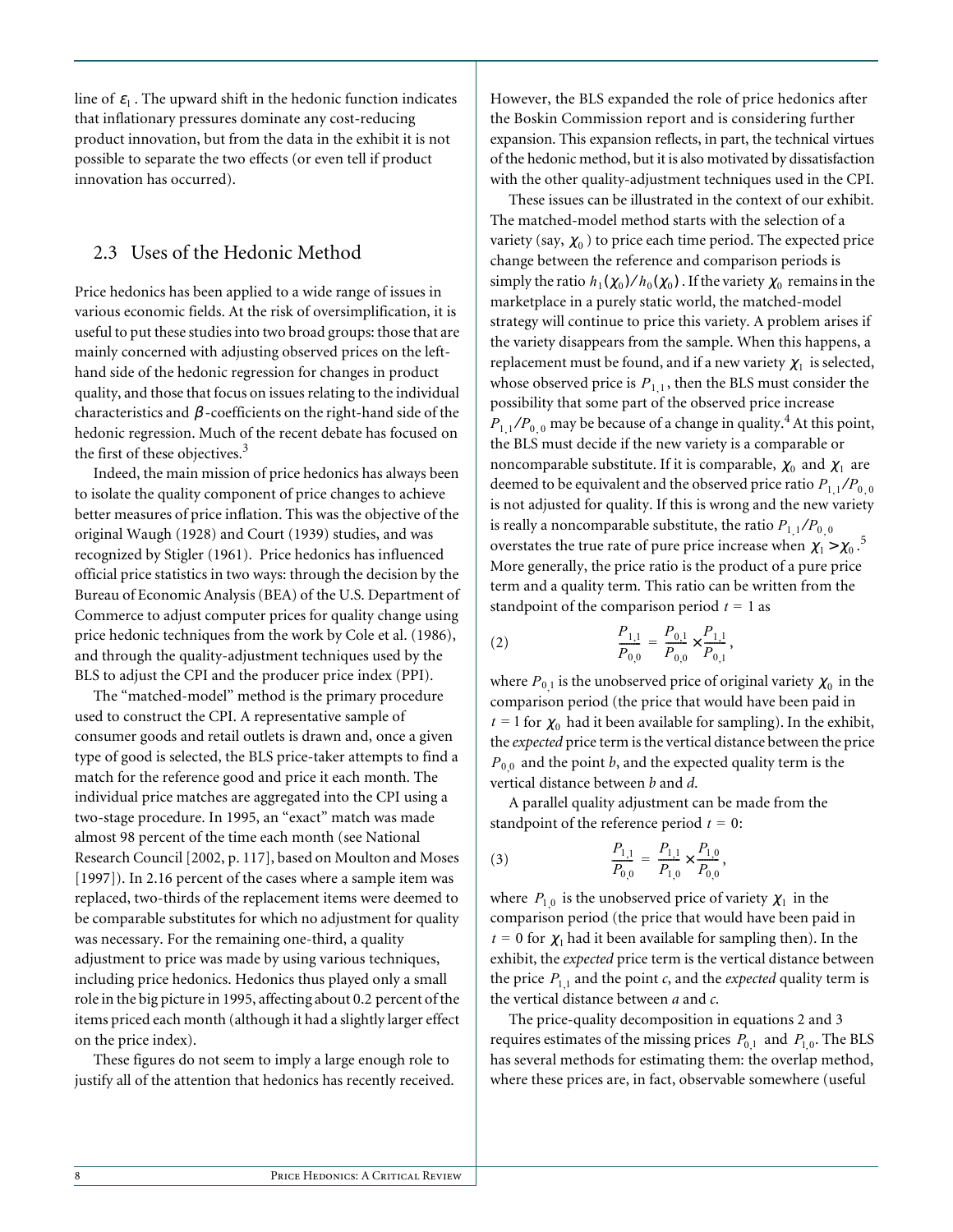when the sample is intentionally changed and new items are "rotated" into the sample); the link and class-mean methods, where the missing prices are imputed by averaging the prices of similar products (historically the dominant method); and the "direct" adjustment methods, which impute the missing prices  $P_{0,1}$  or  $P_{1,0}$  by their cost of production, or by using price hedonics. The hedonic solution is simply  $P_{0,1} = h_1(\chi_0)$  or  $P_{1,0} = h_0(\chi_1)$ . This is the most intellectually satisfying of the various quality-adjustment methods because it appeals to an underlying economic structure rather than to opportunistic proxies. A case for using hedonics can be made on these grounds alone: hedonic regression analysis inevitably involves statistical error, *but so do the other methods*. The current consensus appears to be that the dominant link and class-mean approaches are subject to a greater degree of error, but more research is needed on the accuracy of all methods. Some of the common problems associated with hedonic regressions are reviewed in the next section, but this critique must be viewed with the larger picture in mind.<sup>6</sup>

## 3. A Critique of the Hedonic Regression Model

#### 3.1 Fact versus Inference in Price Measurement

The portrait of price hedonics painted in the preceding section is rather flattering, particularly when compared with competing alternatives. What, then, accounts for the conservative Recommendation 4-3 from the NRC panel and an ambient skepticism on the part of some users? One of the leading developers and practitioners of price hedonics, Triplett, found it necessary to devote an entire article to the analysis and refutation of common criticisms of the hedonic method (Triplett 1990). I believe that a large part of the problem reflects a lower degree of confidence in data that are imputed using regression analysis. Price estimates collected directly from an underlying population are generally regarded as "facts." When the price is inferred using regression techniques, it becomes a "processed" fact subject to researcher discretion.

It is certainly true that sampling techniques involve a degree of discretion in sample design. In the CPI, decisions are made about which items are included in the matched-model samples, which outlets are visited, the size of the sample, when a

substitution is comparable and noncomparable, and so on. The resulting price estimates involve a sampling variance and a potential for bias and are no different in this regard than estimates obtained using regression analysis. There is, however, an important difference from the standpoint of perceived credibility. The CPI sample is constructed directly from the population of consumption goods in retail outlets whose prices are "facts on the ground." Full enumeration of the population is conceptually possible, lending verisimilitude to the sampling process.

The perceived credibility of the researcher discretion involved in regression analysis is not so well anchored. The old saw about statistical regressions applies here: "If you torture Mother Nature long enough, she will ultimately confess to anything you want." This quip reflects a widely understood but seldom emphasized truth about applied econometrics: researchers rarely complete their analysis with the very first regression they try. The first pass-through of the data often produces unsatisfactory results, such as poor statistical fits and implausible coefficient estimates. Rather than stop the analysis at this point, researchers typically use the same data to try out different functional forms and estimation techniques, and drop weak explanatory variables until plausible or satisfactory results are obtained (or the project is abandoned). The NRC panel report cites instances of these practices during the incorporation of price hedonics in the CPI program (National Research Council 2002, p. 142).

This "learning-by-doing" approach has a pragmatic justification: theory is rarely a precise guide to practice, and experimentation with alternative techniques and specifications is both normal and necessary. It is ideal to draw a fresh sample for each new attempt, but resampling is usually expensive and sometimes unfeasible. However, the resulting estimates may lack the statistical power to discriminate among competing models.

# 3.2 Rounding Up the Usual Suspects

The economics profession has been moving along the price hedonics learning curve for some time, and it may be useful at this point to review briefly the current state of progress (for a more detailed account, see National Research Council [2002, chapter 4]). To that end, I now examine three general issues.

The first general issue is that price hedonics is subject to the problem of all product differentiation models: where does a good stop being a variety of a given product class and become a product on its own? It is intuitively reasonable to group all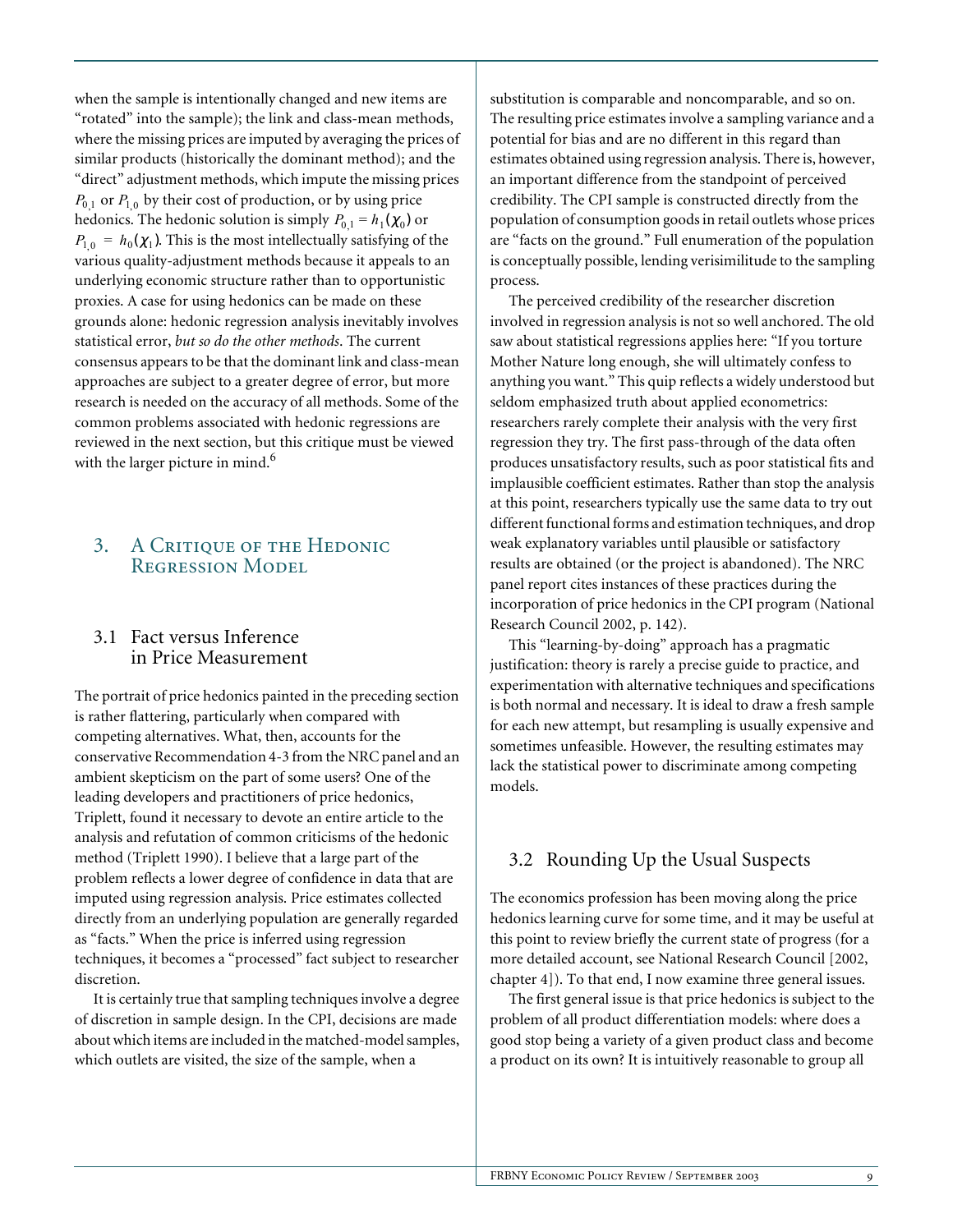Toyota Corollas in the same class and treat different equipment options as characteristics. Is it as reasonable to group included near-substitutes such as Toyota Camrys or all Toyota passenger cars into the same product class? Perhaps the product classes should be functional—subcompacts, compacts, luxury sedans, suburban utility vehicles—regardless of brand.

Theory gives only the following guidance: items should be grouped according to a common hedonic function. For example, if equation 1 is the correct specification, all items in the hedonic class must have the same list of characteristics and the same  $\beta$ -coefficients. This implied grouping seems reasonable for different configurations of a Toyota Corolla, but increasingly less so as the range of included items is expanded. It should be possible to test for homogeneity of items included in a hedonic class, but it is not clear how often this is actually done. Dummy variables for different brands within a given class can be used in some cases, but this is essentially an admission that some important characteristics are missing or that the  $\beta$  -coefficients differ in at least one dimension.

This problem is attenuated in the CPI because the items included in the matched-model design are rather narrowly specified. However, although the narrowness of matchedmodel item specifications helps with the problem of heterogeneous  $\beta$ -coefficients, it exacerbates the problem of "representativeness." Learning a lot about inflation and quality change in one narrowly defined class like Toyota Corollas may not be indicative of the experience of the broader class of automobiles.

A second general class of issues involves the selection of characteristics. Hedonic theory suggests that a characteristic should be included in the analysis if the characteristic influences consumer and producer behavior. This implicitly assumes that consumers and producers have the same list, which is far from obvious (Pakes 2002). The consumer may be interested in performance characteristics such as top speed and acceleration, while the seller may focus on product attributes like engine horsepower, and the design engineer on technical characteristics like valve design. Furthermore, different consumers may base their spending decisions on different sets of characteristics or assign different weights to them, meaning that the  $\beta$ -coefficients in equation 1 are really not fixed parameters, but weighted averages. As a result, estimated parameters may not be stable over time, and the implied estimates of price and quality may shift simply because of changes in the mix of consumers.

Another concern is the problem of separability and "inside" and "outside" characteristics. The  $\beta$  -coefficients in equation 1 may be unstable over time for another reason: the characteristics defining one good are not separable from the

characteristics defining other goods. This is a well-known result in aggregation theory and is hardly unique to price hedonics. But the hedonic hypothesis is a form of aggregation and the stringent conditions for separability may fail. In this case, a change in some characteristic outside the set of "insidethe-hedonic-function" characteristics may cause the relation between the inside elements to shift, leading to a change in the  $\beta$ -coefficients.<sup>7</sup> A similar problem can arise when some of the relevant characteristics are left out of the regression analysis.

The problem of missing inside characteristics and nonseparability with respect to outside characteristics can be subjected to econometric tests. However, the truth is that the selection of characteristics is heavily influenced by data availability, and it is not clear how much progress can realistically be expected to occur when dealing with these conceptual issues.

Choice of appropriate functional form is the third general class of problems often raised in critiques of price hedonics. The three most common forms—linear, semi-log, and loglog—do not allow for a very rich set of possible interactions among characteristics. Important complementarities often exist, for example, between microprocessor speed and storage capacity. One does not substitute for the other at a given price in most applications. Expanding an automobile's performance to racecar levels involves an increase in many characteristics, not just a very large increase in horsepower alone. This suggests the use of more flexible functional forms such as the trans-log. Furthermore, as noted in the preceding section, innovations in product quality can take the form of extensions of the length of the hedonic function over time, and this is hard to capture with the usual functional forms.

# 3.3 The Pakes Developments and the New Heterodoxy

Many of the problems noted above are generic to many econometric applications and many can be addressed with alternative econometric techniques. However, the recent study by Pakes (2002) suggests that some of these problems are really not problems at all. Pakes' study is a potential paradigm shifter and deserves special attention.

Pakes advances three important propositions, which I call Pakes-I, Pakes-II, and Pakes-III. Pakes-I starts with the usual interpretation of the hedonic function as a locus of supply and demand equilibriums for heterogeneous agents in which the price of each characteristic is equal to its marginal cost—the standard view inherited from Rosen (1974). Pakes observes that this assumes that producers have no market power over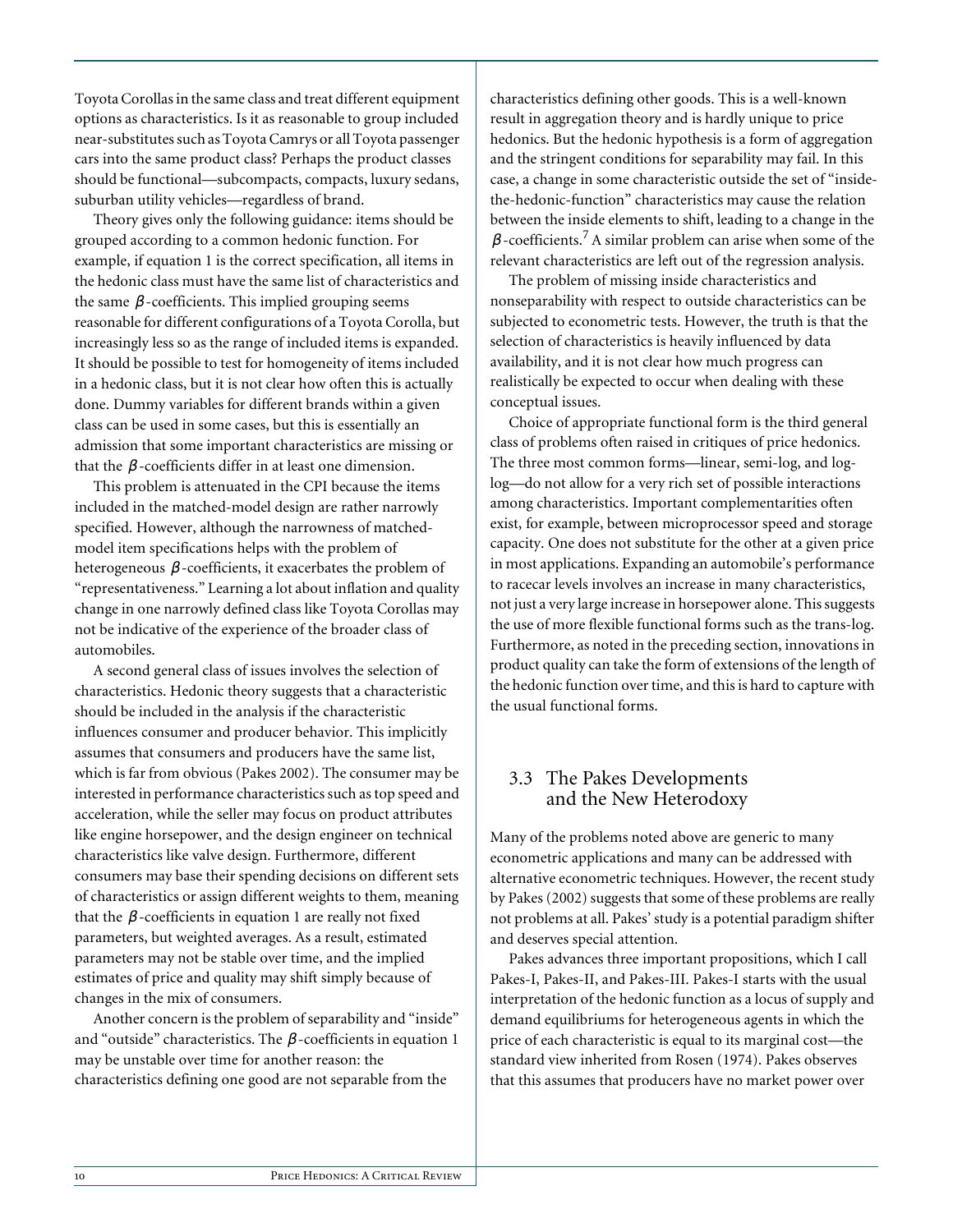the package of characteristics they offer, and that this is a poor assumption to impose on a world of product differentiation. The product/characteristics space is not continuously dense for most differentiated products, and producers try to differentiate their products to achieve a degree of market power. Moreover, product innovation is part of the product differentiation process, and innovation tends to convey a degree of market power.

Pakes derives an alternative interpretation of the hedonic function in which price equals marginal cost plus a market power term that depends on the elasticity of demand for the characteristic. This is the Pakes-I result, and it is surely correct for many of the goods for which price hedonics is employed. However, the implications of this result are novel to the point of heterodoxy:

Hedonic regressions have been used in research for some time and they are often found to have coefficients which are "unstable" either over time or across markets, and which clash with naive intuition that characteristics which are generally thought to be desirable should have positive coefficients. This intuition was formalized in a series of early models whose equilibrium implied that the "marginal willingness to pay for a characteristic equaled its marginal cost of production." I hope [the preceding] discussion has made it amply clear that these models can be *very misleading* [author's emphasis]. The derivatives of a hedonic price function should not be interpreted as willingness to pay derivatives or cost derivatives; rather they are formed from a complex equilibrium process (Pakes 2002, p. 14).

This view clashes strongly with the conventional view, which is summarized in the National Research Council (2002) report in the following way:

Strange-looking variable coefficients could be indicative of larger problems—including omission of key value indicators, characteristic mismeasurement, and functional form issues (p. 142).

#### Furthermore,

It is hard to know when a hedonic function is good enough for CPI work: the absence of coefficients with the "wrong" sign may be necessary, but it is surely not sufficient (p. 143).

In the Pakes view of price hedonics, there is no reason to assume that the hedonic function and the  $\beta$  -coefficient should be stable over time, and the "wrong" sign is not necessarily wrong at all. In fact, the price associated with any characteristic may be negative. In other words, the price of a product can go down when it acquires more of a given characteristic. This result is a corollary to Pakes-I, but is so important that it deserves a separate status as Pakes-II. Pakes-II turns conventional wisdom on its head and challenges any notion of perceived credibility based on intuition about parameter instability and "wrong" signs.

Pakes-III is yet another corollary. This result argues that parameter instability and counterintuitive signs are irrelevant if the point of the hedonic analysis is merely to correct observed prices for changes in quality (and not to interpret individual coefficients—recall the two general objectives of price hedonics noted earlier). In terms of our earlier exhibit, Pakes-II implies that two hedonic lines need not bear any close resemblance to each other. Pakes-III implies that estimation of either line is sufficient to make a quality adjustment. All that is needed to impute the terms in the price ratios in equations 2 and 3 are estimates of  $h_0(\chi)$  and  $h_1(\chi)$ .

These results represent a potential paradigm shift in the field of price hedonics. They have yet to be vetted by the specialists in the field, but some or all of each proposition is likely to survive scholarly scrutiny. $^8$  There are a number of issues to be resolved, such as the problem of cross-sectional stability. The same mechanism that causes the hedonic coefficients to be unstable over time may also cause them to be unstable in a cross-section of consumer prices drawn from different locations and different types of retail outlets. In this case, the movement along the hedonic function at any point in time may not be possible. This, and other issues, await further debate.

# 4. The Political Economy of Price Hedonics

There is a saying in tax policy that "an old tax is a good tax." This does not follow from any deep analytical insight into optimal tax theory, but from the pragmatic observation that taxation requires the consent of the governed. The public must accept and respect the tax, and this does not happen automatically when a tax is introduced. There is typically a learning curve as people adjust their behavior in light of new tax incentives, and gainers and losers are sorted out. The tax matures as affected groups negotiate changes and as unforeseen consequences become apparent and are dealt with.

A similar argument leads to the proposition that "old data are good data." Old data, like old taxes, involve learning by the public and by policymakers about a new set of facts, and both may involve large economic stakes. In the case of CPI reform, the Boskin Commission estimated that the cumulative effects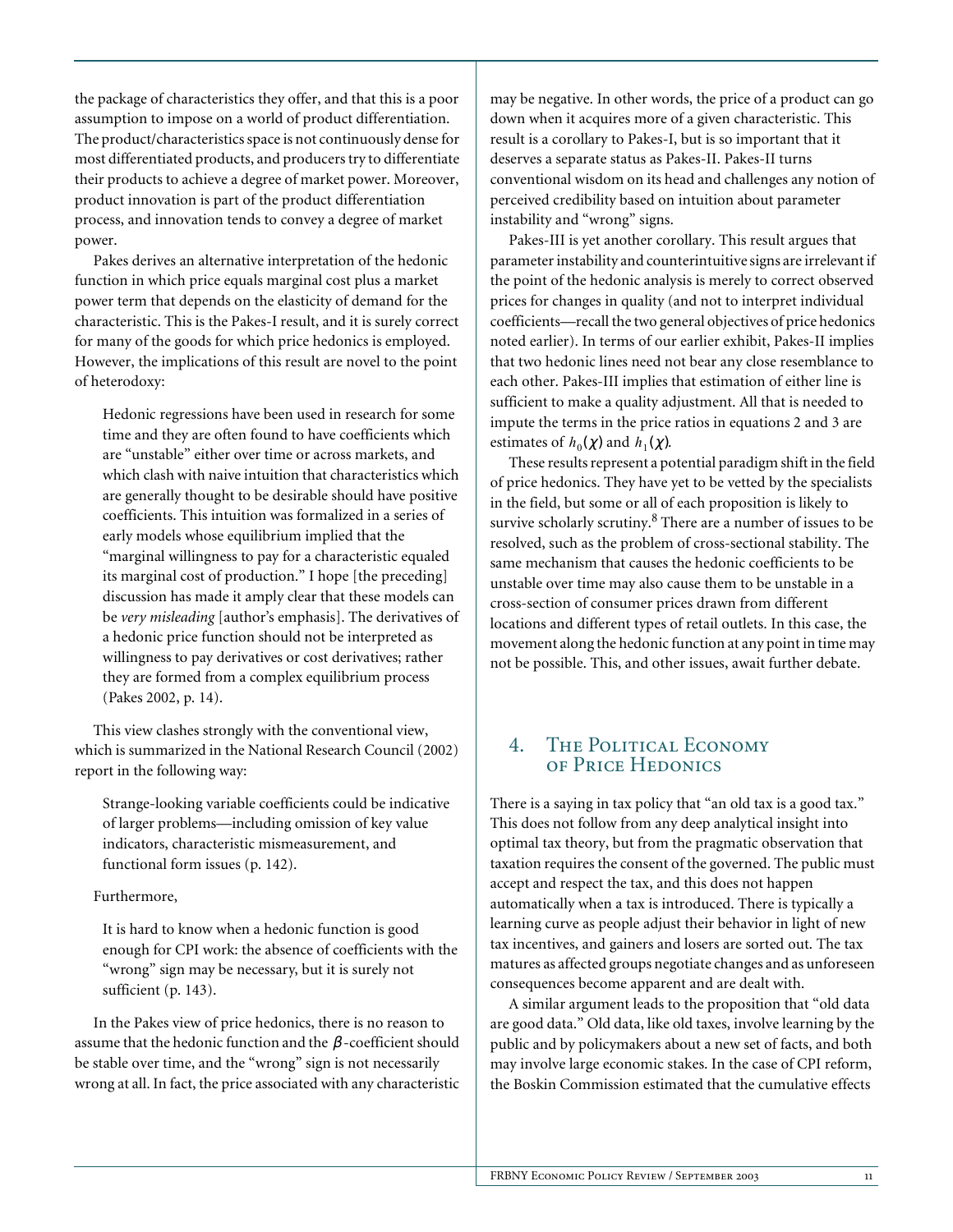of a 1 percentage point per year bias would have added \$1 trillion to the national debt between 1997 and 2008. If price hedonics were completely successful in eliminating the Boskin Commission's quality bias, the growth rate of the CPI would fall by about 25 basis points to 60 basis points per year, with an attendant reduction in cost-of-living payments to individuals.<sup>9</sup> In addition, cost-of-living adjustments to social security, federal civilian and military retirement, supplemental security income, and other programs are not the only dimension of policy affected by this line of argument, because the CPI is used to index income tax parameters, Treasury inflation-indexed bonds, and some federal contracts.

Moreover, a revision to the CPI also changes the metric that policymakers use to gauge the rate of inflation. They have to assess how much of the change in measured inflation is the result of underlying inflationary pressures and how much is the result of the new methods. This reflects a fundamental truth about the policy process: policy decisions (indeed, most decisions) must be made with imperfect information. There is learning over time about the nature of the data and the useful information they contain. Chairman Greenspan's 1995 comment about his perception of a bias of 0.5 to 1.5 percentage points in the CPI is a case in point.

The expanded use of price hedonics thus looks different to users who are interested in the "output" of the technique than to expert practitioners who are interested in developing the technique per se. Put differently, there is a policy-user learning curve that is different from the researcher learning curve. However, the two curves are related. The weaker the professional consensus is about a technique, the lower the level of confidence is in the technique's consequences and in its acceptance by the public and policymakers. This is the essence of the "perceived credibility" standard.<sup>10</sup>

This line of argument has implications for the use of price hedonics in the CPI. Perceived credibility is linked to the degree of professional consensus, and Pakes (2002) has pretty much upset whatever consensus had existed. It will doubtless take time to sort out the propositions advanced by Pakes, and this alone justifies the conservatism of the NRC's

Recommendation 4-3. More research is needed on the robustness of price hedonic results to changes in assumptions about functional forms and characteristics and about the circumstances under which parameter instability and "wrong" signs occur. Monte Carlo studies, in which the true value of the parameters is known in advance, could be a useful way of understanding the pathology of the hedonic technique and assessing the accuracy of this technique and its ability to forecast the CPI, both in absolute terms and relative to other quality-adjustment methods.

# 5. Conclusion

Research at the frontier should be innovative and challenging, aimed at convincing peer researchers. However, this is not the way good policy is made. Policy ultimately relies on the consent of the public, not the vision of convinced experts. Changes in official statistical policy therefore should be conservative and credible, and the research agenda must include a component aimed at building confidence that the benefits of change outweigh the costs. Accordingly, the National Research Council panel is right to insist on a conservative approach to the increased use of price hedonics in the CPI. However, the research community is also right to insist that this technique is the most promising way to account for changes in product quality in official price statistics.

Researchers would also be right to point out that part of the credibility issue with hedonics is about the *switch* to the new technique, and not just about the technique itself. Had the BLS used price hedonics more extensively in the past rather than the more commonly used quality-adjustment methods, hedonics would probably have evolved by now to the point of perceived credibility. Indeed, if positions were reversed and the link, overlap, and class-mean methods were offered as substitutes for an entrenched hedonics methodology, the debate would be very different.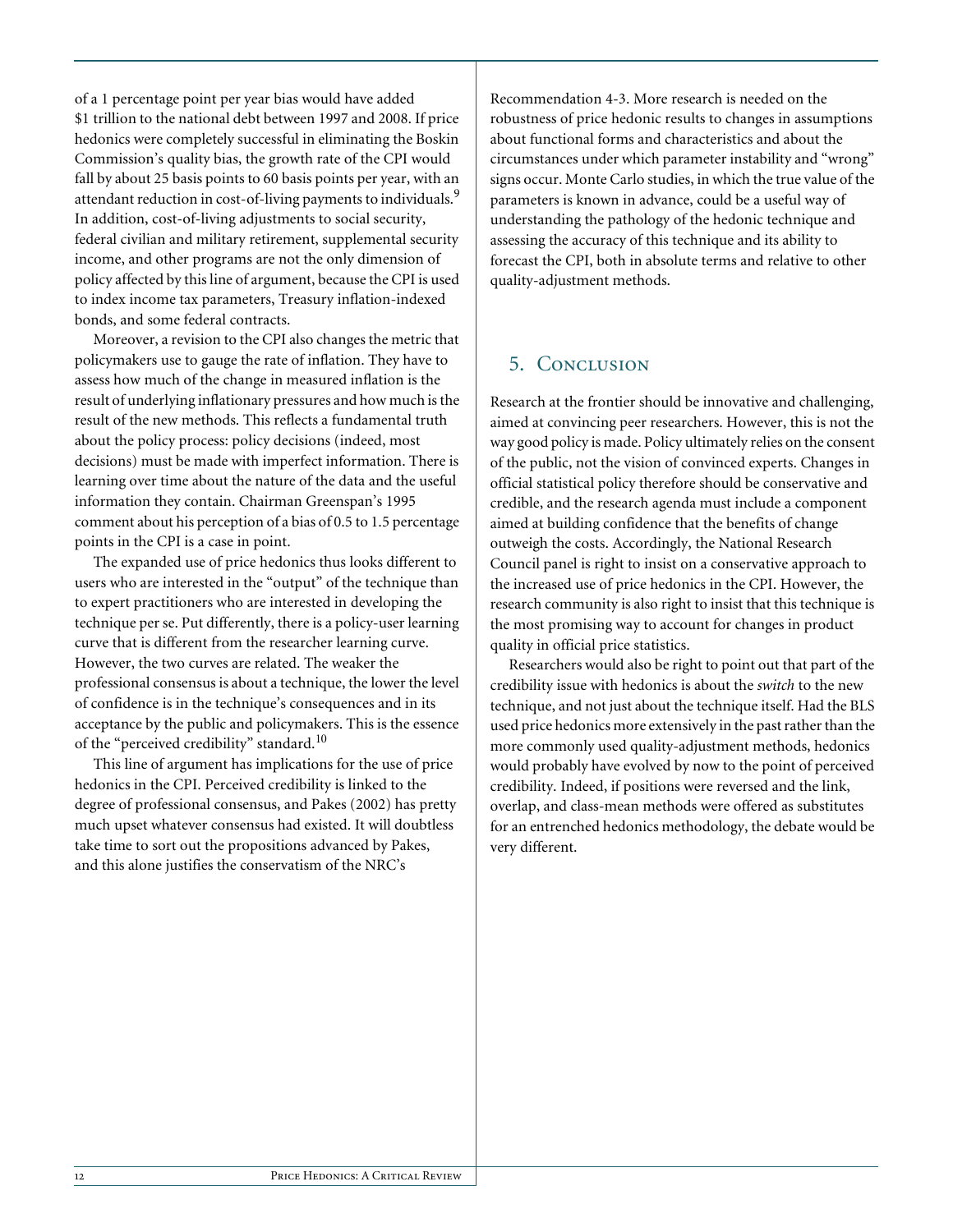#### **ENDNOTES**

1. Berndt (1991) cites the Waugh (1928) study of fresh asparagus in Boston markets as being the earliest known empirical example of the technique. The first hedonic regression analysis is attributed to Court (1939), who studied passenger cars. However, the growth in the field began with the work of Griliches (1961).

2. See, for example, Diewert (2001), who advocates the use of more flexible functional forms.

3. Although this paper is essentially about "left-hand-side" issues, it is worth noting that a number of interesting economic problems are naturally formulated in terms of individual characteristics and their  $\beta$  -coefficient. For example, when the log price of producers' used durable equipment is regressed on two characteristics—the year in which the equipment was sold and its age at the time of sale—the  $\beta$  -coefficient of age can be interpreted as the rate of economic depreciation. Indeed, this is the theoretical definition of depreciation. This approach formed the basis for my own work with Frank Wykoff, which estimated rates of depreciation for a wide variety of businessfixed capital and which has come to be embedded in the national income and product accounts estimates of the capital consumption adjustment. Another example comes from human capital theory. The determinant of wage rates has been studied using price hedonics by putting wages on the left-hand side of equation 1 and worker characteristics on the right-hand side. Other examples include the use of hedonics to study such diverse items as housing values and fine wines.

4. This is one way that quality change affects the CPI sample. Another occurs when the sample is "rotated" to include new items.

5. This is one source of the Boskin Commission's quality bias.

6. This section has focused on the use of price hedonics in the CPI program. However, the most quantitatively important use of hedonics up to now has probably occurred on the "real" side of official statistics through the BEA's computer price adjustment, which is based on Cole et al. (1986). The BEA adjustment redefines the units in which output is measured from computer "boxes" to effective units of computer power, reflecting the fact that new varieties of computers pack more capacity into each box. This, in turn, increased the

measured growth rate of real GDP and enhanced the perception of the emerging "new economy."

7. In more concrete terms, the value of extra power in a personal computer may shift as new software or applications become available. Another example is the trade-off between extra performance and additional comfort in automobiles that depends on such factors as the quantity and quality of the highway systems.

8. An active program of research on this subject is currently under way (for example, see Berndt and Rappaport [2001] and Silver and Heravi [2002]). Moreover, the Pakes-II result has precedent in conventional price-quantity analysis. When the price of a good is regressed on its quantity, it is well-known that the underlying supply and demand curves generally cannot be identified separately, and that the regression coefficients will be unstable and can easily have the "wrong" sign. The price hedonic case is somewhat more complex because the hedonic function contains multiple varieties, but it is also a case in which price is regressed on the "quantity" of characteristics.

9. The NRC panel report concludes that the expanded use of price hedonics is unlikely to have a large effect on CPI growth if it is limited to imputing missing prices for noncomparable substitution items. Several recent BLS commodity studies have found that price hedonics did not produce dramatically different results from those of other quality-adjustment methods. However, the impact could be much larger if hedonics was applied more broadly.

10. The "perceived credibility" standard and the notion of "old" data are not well established in the literature on economic measurement. Most discussions focus on "better" or "more accurate" as the appropriate criteria for comparing new measurement techniques with old: if a new method promises more accurate data, it should be adopted without hand-wringing about gainers and losers. The job of the experts, in this view, is to provide the best scientific advice they can and leave politics to the politicians and public. However, this "ivory tower" view of expert knowledge ignores the fact that it is the politicians and the public who asked (and largely paid) for the advice in the first place. Users have a right to demand a quality product from the supplier and to define quality in their own terms. The perceived credibility standard is part of this quality control.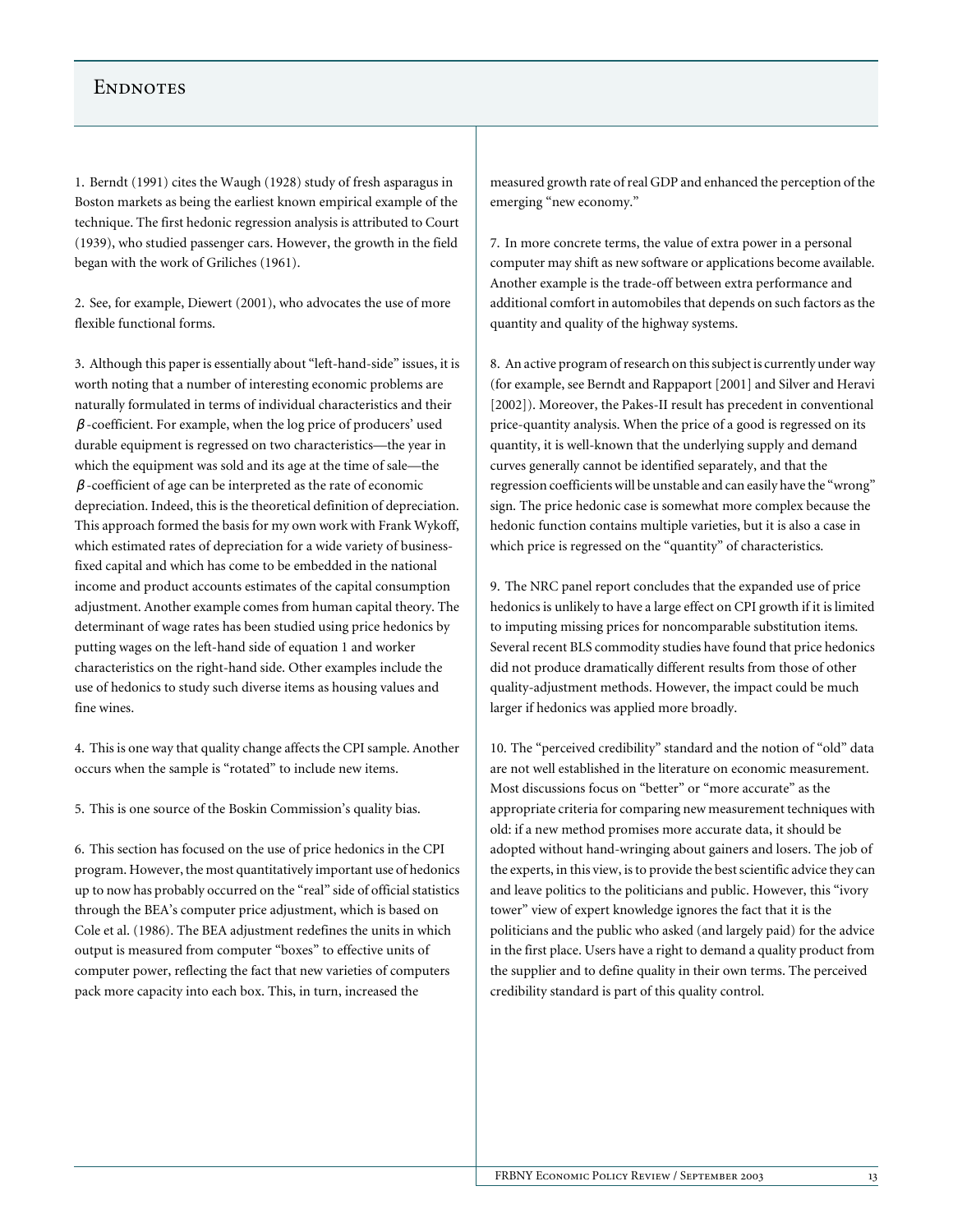#### **REFERENCES**

- Berndt, E. 1991. THE PRACTICE OF ECONOMETRICS. Reading, Mass.: Addison Wesley.
- *Berndt, E., and N. Rappaport*. 2001. "Price and Quality of Desktop and Mobile Personal Computers: A Quarter Century Historical Overview." American Economic Review 91, no. 2 (May): 268-73.
- *Boskin, M., E. Dullberger, R. Gordon, Z. Griliches, and D. Jorgenson*. 1996. "Toward a More Accurate Measure of the Cost of Living." Final report to the Senate Finance Committee from the Advisory Commission to Study the Consumer Price Index.
- *Cole, R., Y. C. Chen, J. A. Barquin-Stolleman, E. Dullberger, N. Helvacian, and J. H. Hodge*. 1986. "Quality-Adjusted Price Indexes for Computer Processors and Selected Peripheral Equipment." Survey of Current Business 66, no. 1 (January): 41-50.
- *Court, A. T*. 1939. "Hedonic Price Indexes with Automotive Examples." In Dynamics of Automobile Demand, 99-117. General Motors Corporation.
- *Diewert, W. E*. 2001. "Hedonic Regressions: A Consumer Theory Approach." Unpublished paper, University of British Columbia Economics Department.
- *Epple, D*. 1987. "Hedonic Prices and Implicit Markets: Estimating Demand and Supply Functions for Differentiated Products." Journal of Political Economy 95, no. 1 (February): 59-80.
- *Feenstra, R*. 1995. "Exact Hedonic Price Indexes." Review of ECONOMICS AND STATISTICS 77, no. 4 (November): 634-53.
- *Friedman, M*. 1953. "The Methodology of Positive Economics." In Essays in Positive Economics, 3-43. Chicago: University of Chicago Press.
- *Greenspan, A*. 1995. "Consumer Price Index: Hearings before the Committee on Finance, U.S. Senate." Statement to U.S. Senate Hearing 104-69, 109-15. Washington, D.C.
- *Griliches, Z*. 1961. "Hedonic Price Indexes for Automobiles: An Econometric Analysis of Duality Change." In The Price STATISTICS OF THE FEDERAL GOVERNMENT, General Series no. 73, 137-96. New York: Columbia University and National Bureau of Economic Research.
- *Hausman, J*. 1997. "Valuation of New Goods under Perfect and Imperfect Competition." In T. Bresnahan and R. J. Gordon, eds., The Economics of New Goods. Studies in Income and WEALTH 58: 209-37. Chicago: University of Chicago Press and National Bureau of Economic Research.
- *Hulten, C*. 2000. "Measuring Innovation in the New Economy." Unpublished paper, University of Maryland.
- *Hulten, C., and F. Wykoff*. 1979. "The Estimation of Economic Depreciation Using Vintage Asset Prices." Journal of Econometrics 15, no. 3 (April): 367-96.
- *Lancaster, K*. 1966. "A New Approach to Consumer Theory." Journal of Political Economy 74, April: 132-57.
- *Lucas, R*. 1976. "Econometric Policy Evaluation: A Critique." Carnegie-Rochester Conference Series on Public Policy: 19-46. Amsterdam: North-Holland.
- *Moulton, B*. 1996. "Bias in the Consumer Price Index: What Is the Evidence?" Journal of Economic Perspectives 10, no. 4 (fall): 159-77.
- *Moulton, B., and K. Moses*. 1997. "Addressing the Quality Change Issue in the CPI." Brookings Papers on Economic Activity, no. 1: 305-66.
- *National Research Council.* 2002. AT WHAT PRICE?: CONCEPTUalizing and Measuring Cost-of-Living and Price Indexes. C. Schultze and C. Mackie, eds. Committee on National Statistics, Panel on Conceptual, Measurement, and Other Statistical Issues in Developing Cost-of-Living Indexes. Washington, D.C.: National Academy Press.
- *Pakes, A*. 2002. "A Reconsideration of Hedonic Price Indices with an Application to PCs." NBER Working Paper no. 8715.
- *Rosen, S*. 1974. "Hedonic Prices and Implicit Markets: Product Differentiation in Pure Competition." JOURNAL OF POLITICAL Economy 82, no. 1 (January/February): 34-55.
- *Shapiro, M., and D. Wilcox*. 1996. "Mismeasurement in the Consumer Price Index: An Evaluation." In B. S. Bernanke and J. J. Rotemberg, eds., NBER Macroeconomics Annual 1996, 93-142. Cambridge: MIT Press.